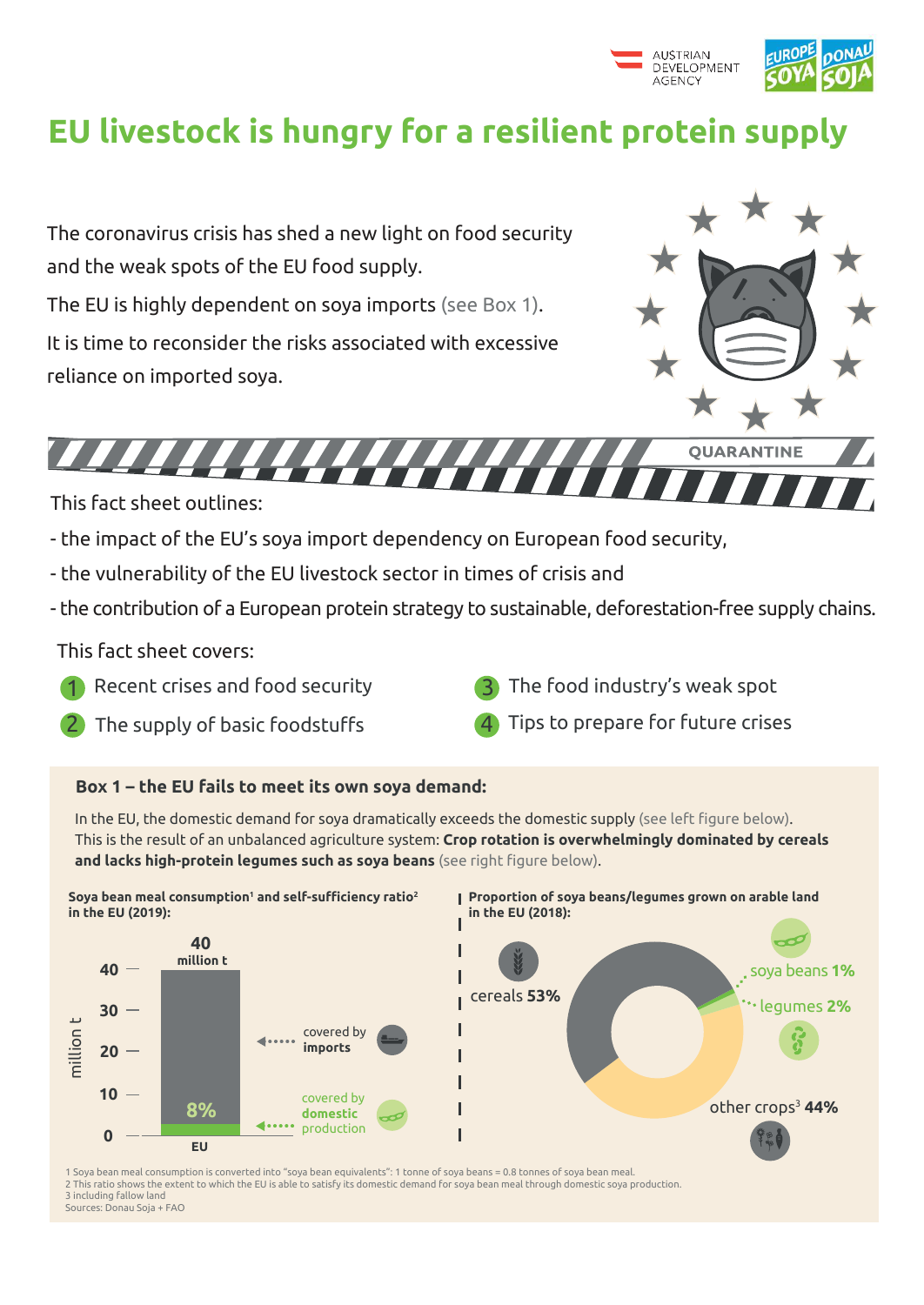



# **1. Food security in focus**

**Food security spotlighted** 

The coronavirus crisis, ongoing trade wars and climate change put the spotlight on food security in many countries around the world.

The economic and environmental crises occurring from 2018 onward – with several regions gaining first-hand experience with shortages of basic goods (such as food, water and medicine) – highlight the **importance of a resilient regional food supply.**



Dec 2019 **COVID-19**  pandemic outbreak Jul 2019 **Hottest month**  on record for the planet Aug 2019 **Amazon fires**  rage at a record rate Jul 2018 **Trade war**  between the U.S. and China starts **\$** Aug 2018 **Swine fever**  epidemic begins in China Jun 2019 **Water crisis** in Chennai (India) Jan 2020 **Locust swarms**  threaten food supply in Africa Timeline of recent crises:

### **Box 2** – **Crises with a strong relevance to the EU's soya supply security:**

In 2019, Brazil's Amazon rainforest burned at a record rate. The fires dramatically accelerated the pace of deforestation in the region.



The EU is partially responsible for the destruction of the Amazon because some parts of the deforested land are used to produce soya beans for the EU livestock sector.



### **Amazon fires**

China faced an enormous challenge to feed its livestock after imposing punitive tariffs on soya imports from the U.S.

This illustrates the political vulnerability that results from heavy reliance on soya imports.

### **Trade war**

Factories and borders have been closed to prevent the spread of COVID -19.

The potential shutdown of soya oil mills and transport routes in South America greatly jeopardises soya shipments to the EU.



#### **Coronavirus outbreak**

2019 was the second hottest year on record. Due to global warming, extreme weather events became more frequent and severe.

As a result, the yields and supplies of crops, including soya beans, are becoming unpredictable across global markets.



### **Climate change**



Several major crises have shed light on the **risks associated with a high dependency on soya imports**: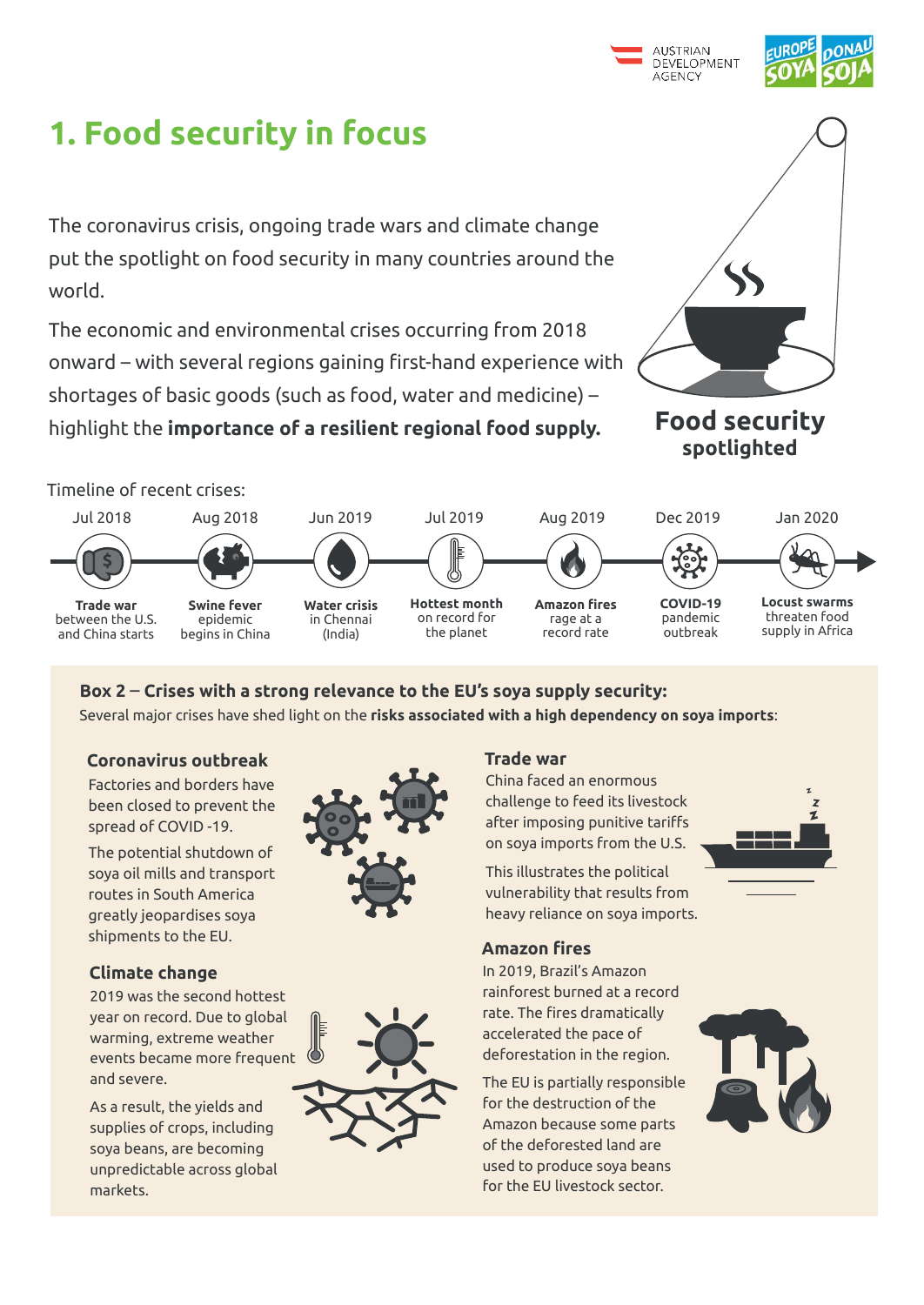



# **2. The black sheep in the EU food industry**

The EU is in a good position to secure the supply of staple foods in difficult times. Most of the European continent is selfsufficient in the production of primary agricultural products, such as cereals and milk, and is even running a trade surplus in many fields.

**But there is one remarkable exception: the huge soya deficit within the EU.** Only 8% of the soya beans required for animal feed are supplied by domestic production, the rest is import from overseas (see Box 3).



**Self-sufficiency ratio\* of important agricultural products in the EU (2018):**

\* this ratio shows the extent to which the EU is able to satisfy its domestic demand for soya bean meal through domestic soya production. Sources: FEFAC + Donau Soja



**Only 8%** of soya bean meal consumption is covered by **domestic production**





#### **Leading importers of soya beans in the global market (2019):**

#### **Box 3** – **the EU is among the top importers of soya**

**China and the EU are by far the largest importers of soya bean and soya bean meal** in the global market (see figures below). The lion's share of the imports comes from the world's top soya-producing countries: Brazil, the U.S. and Argentina.



#### **Leading importers of soya bean meal in the global market (2019):**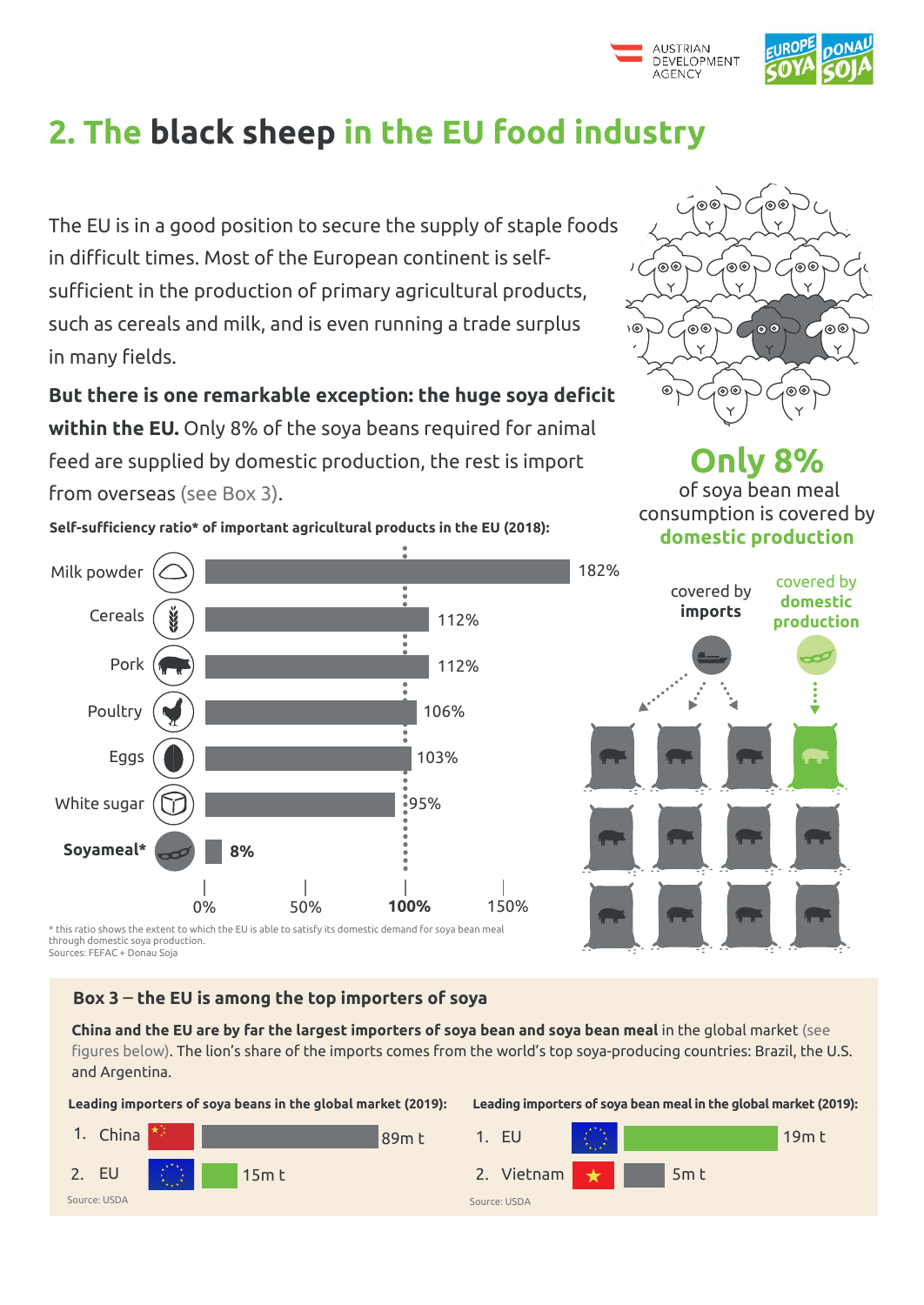

# **3. The Achilles' heel of the food industry**

The EU's dependence on soya imports leaves it vulnerable to the whims of global markets, although overall its food industry is otherwise in good condition. **A lengthy shipment delay can cause major problems for the EU livestock production**, exposing the Achilles' heel of the European food industry. The risks of globalisation are particularly obvious in the livestock sector.

In light of this fact, easing the EU's reliance on the global soya market is essential to ensuring an adequate food supply within its borders. Scaling down soya shipments or phasing them out completely also has positive environmental and social effects outside the EU (see Box 4).



### **Box 4** – **the EU's "ecological hoofprints" in the rainforest**

A significant percentage of the EU's soya imports comes from South America (see pie chart below), where the expansion of arable land to produce soya beans for animal feed has led to an increase in the rates of deforestation. Thus, by importing soya for the European livestock sector, **the EU has become responsible for a part of this rapid deforestation;** at the same time, it has increased the carbon footprint of our food. Furthermore, this change in land use results in the displacement of small-scale farmers and indigenous people living in the region.

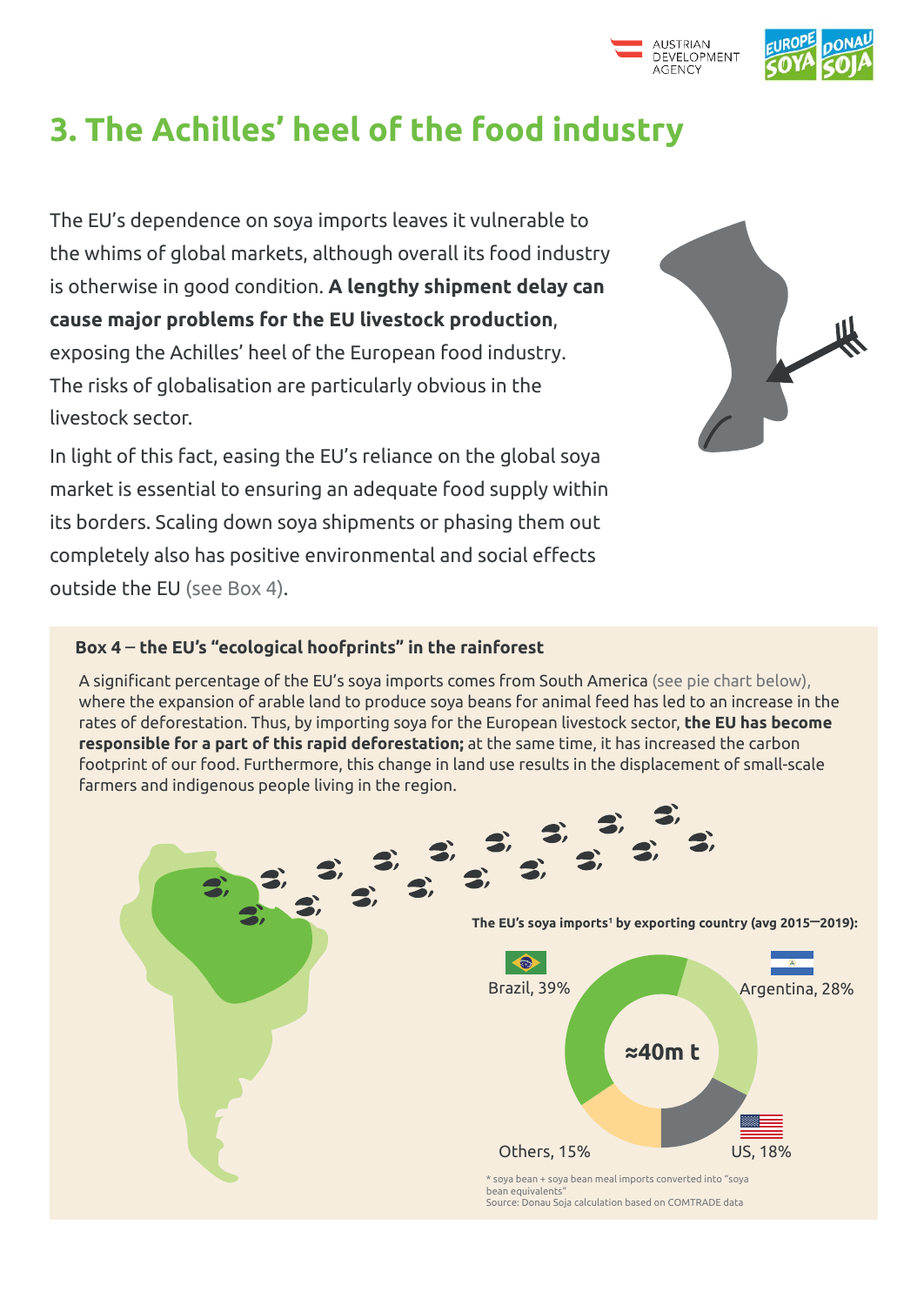



## **4. Towards a balanced agri-food system**

A comprehensive **protein strategy** is needed to address the EU's soya deficit and support a balanced and resilient agri-food system. Policy makers should therefore take action to:

- **diversify the arable crop sector** by increasing the production of soya beans and other high-protein legumes;
- **moderate the excessive consumption of livestock products**  by promoting sustainable and healthy diets (see Box 5);
- **change livestock feeding practices** in such a way as to improve protein utilisation efficiency and increase local protein sourcing.

**East-Central Europe can offer regional sources** when it comes to diversifying the EU's soya supply. The protein strategy needs to embrace a **regional approach** to unlock the potential of major soya bean producers, such as Ukraine and Serbia. A greater level of East-West integration in Europe could contribute not only to easing the EU's heavy reliance on transatlantic imports but also to developing profitable and sustainable value chains in Eastern Europe.

### **Box 5** – **Eating the plant or the plant eater?**

Reducing the consumption of animal products such as meat and milk is an effective way to create a more sustainable food sector. The reason for this lies in the **inefficient protein utilisation of livestock supply chains**, where a high percentage of the protein (and calories) is converted to non-edible byproducts, such as manure, bones and fur. The chart below illustrates the difference in protein utilisation efficiency between animal- and plant-based products: Whereas pork needs 6 kg of raw plant-protein to





produce 1kg of edible protein (17% conversion efficiency), tofu only requires 1.2 kg to achieve the same result (82% conversion efficiency).



Source: Taifun Sojainfo. Ausgabe 35, zuletzt überarbeitet im Mai 2018:

https://www.sojafoerderring.de/wp-content/uploads/2018/08/Sojainfo\_35\_%C3%96kologische-und-soziale-Aspekte-des-globalen-Sojaanbaus\_Ver-Juli-2018.pdf